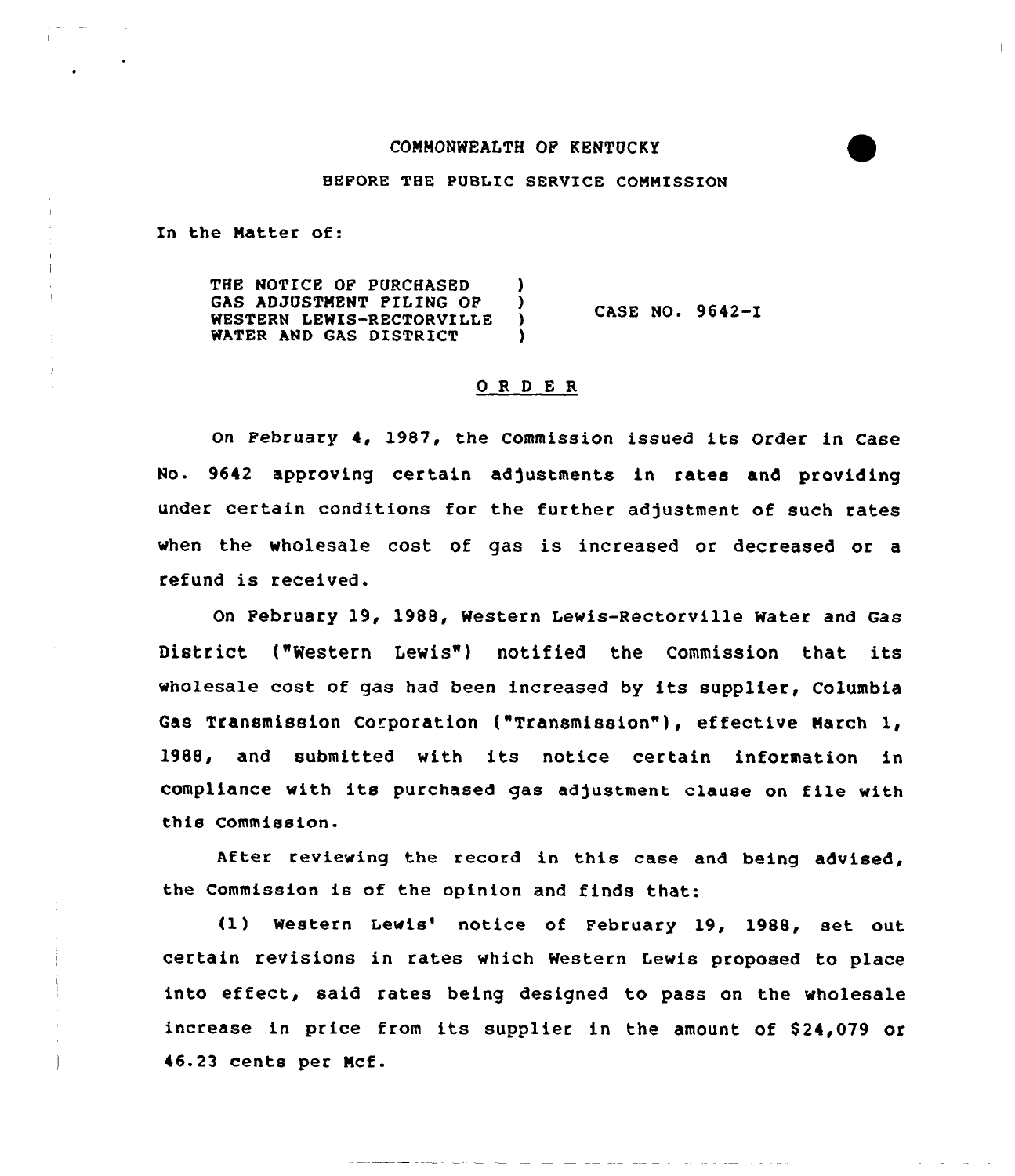(2) Transmission applied with the Federal Energy Regulatory Commission for an increase with an effective date of March 1, l988. These rates are subject to refund.

 $\frac{1}{2}$ 

 $\bar{z}$ 

 $\mathbf{r}$ 

 $\cdot$ 

 $\bar{1}$ 

(3) <sup>A</sup> legislative change in KRs Chapter 278, effective July 15, 1986, requires 30 days notice of a change in rates with the Commission having the discretion to shorten the required period to 20 days upon showing of good cause. Reduction in rates will, as always, be made effective with the date of the supplier decrease. Increases in rates will be effective with 20 days notice providing that: 1) the effective date from the supplier is not more than 20 days in the future, in which case the actual effective date will be used, and 2} the company has included in ite filing a specific request that a tariff sheet or some other notification from the supplier be considered a showing of good cause for 20 days notice. Western Lewis included no request for a showing of good cause for 20 days notice. The effective date will, therefore, be 30 days after Western Lewis' notice, or March 20, 1988.

(4) Western Lewis' adjustments in rates under the purchased gas adjustment provisions approved by the Commission in its Order in case No. 9642 dated February 4, 1987, ie fair, just, and reasonable and in the public interest and should be effective with gas supplied on and after March 20, 1988. Western Lewis' rates should be subject to refund because Transmission's rates are subject to refund.

 $-2-$ 

سيد على من الأمر الأمر الأمر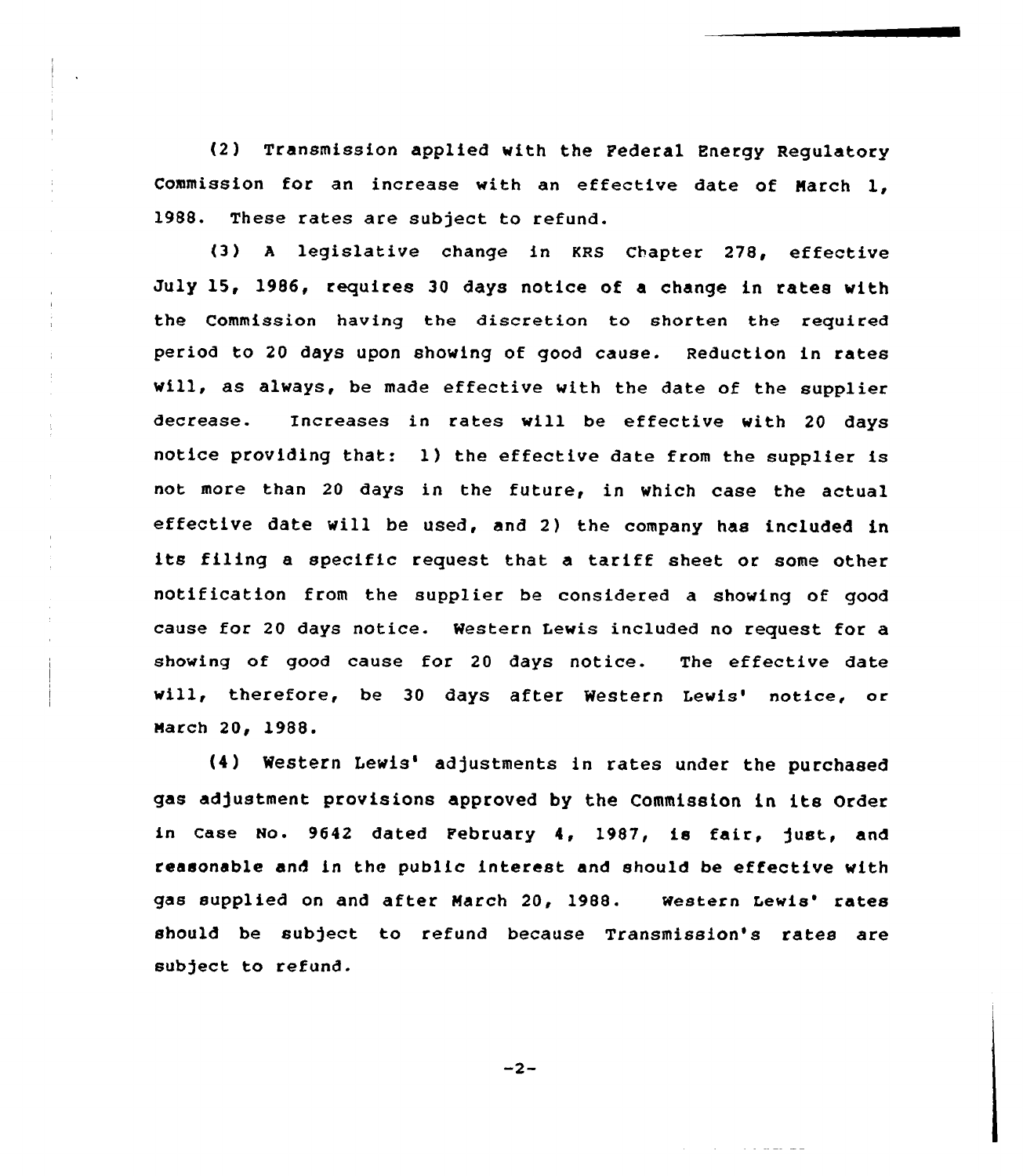IT IS THEREFORE ORDERED that:

(1) The rates in the Appendix to this Order be and they hereby are authorized effective with gas supplied on and after March 20, 1988, subject to refund.

(2) Within 30 days of the date of this Order Western Lewis shall file with this Commission its revised tariffs setting out the rates authorized herein.

Done at Frankfort, Kentucky, this 1st day of March, 1988.

PUBLIC SERVICE COMMISSION

Ruel D. Hemaux

Vice

" Williams

ATTEST:

Executive Director